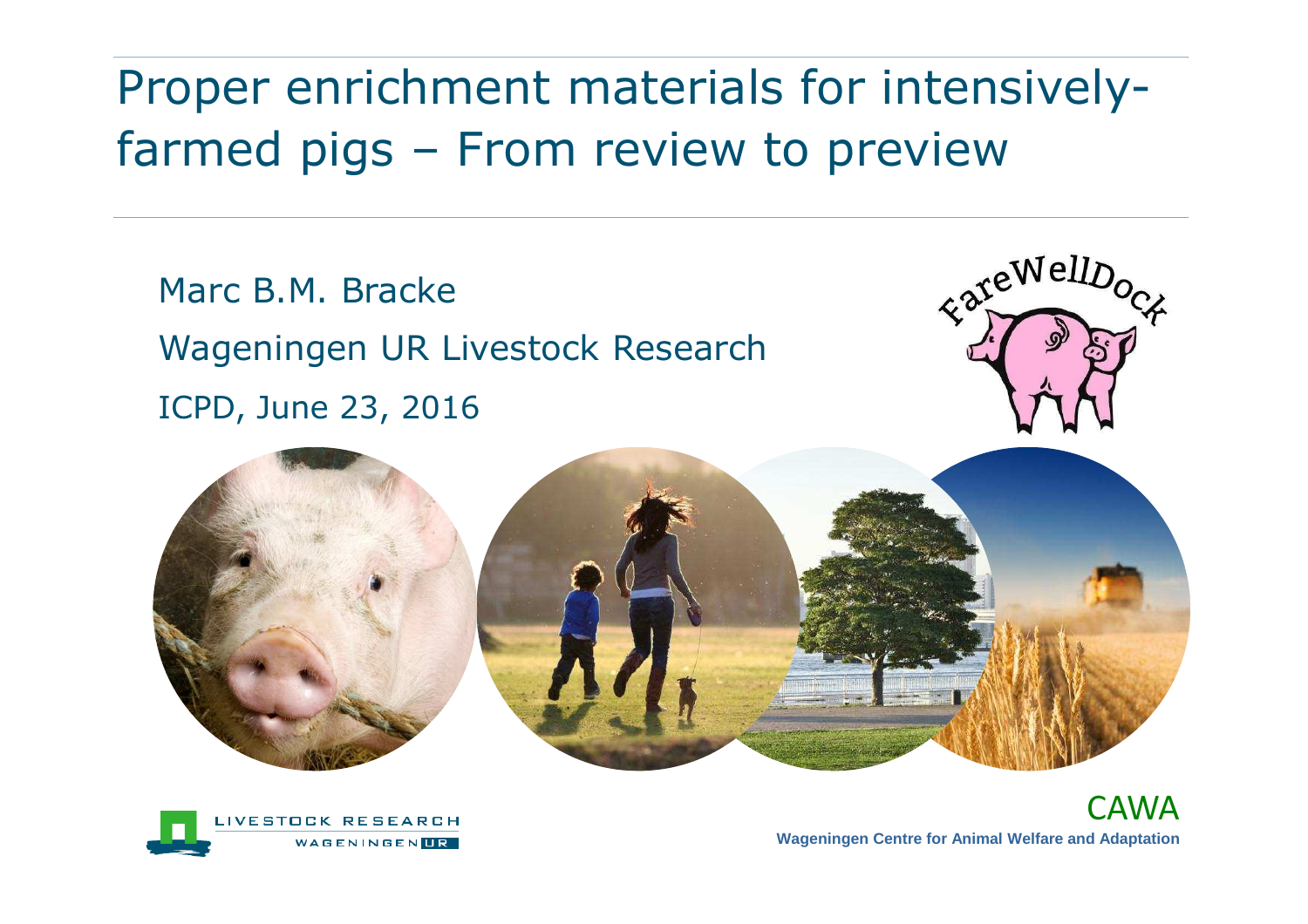### Enrichment, tail biting and tail docking

- Enrichment is provided to reduce boredom/stress and<br>to provent tail biting to prevent tail biting.
- Tail biting is a well-known production disease in intensively-farmed pigs
	- May involve other body parts (ears, flanks, legs), lead to cannibalism & affect growth & economy
	- Piglets' tails are routinely docked to prevent tail biting
- **Inadequate enrichment is a welfare concern**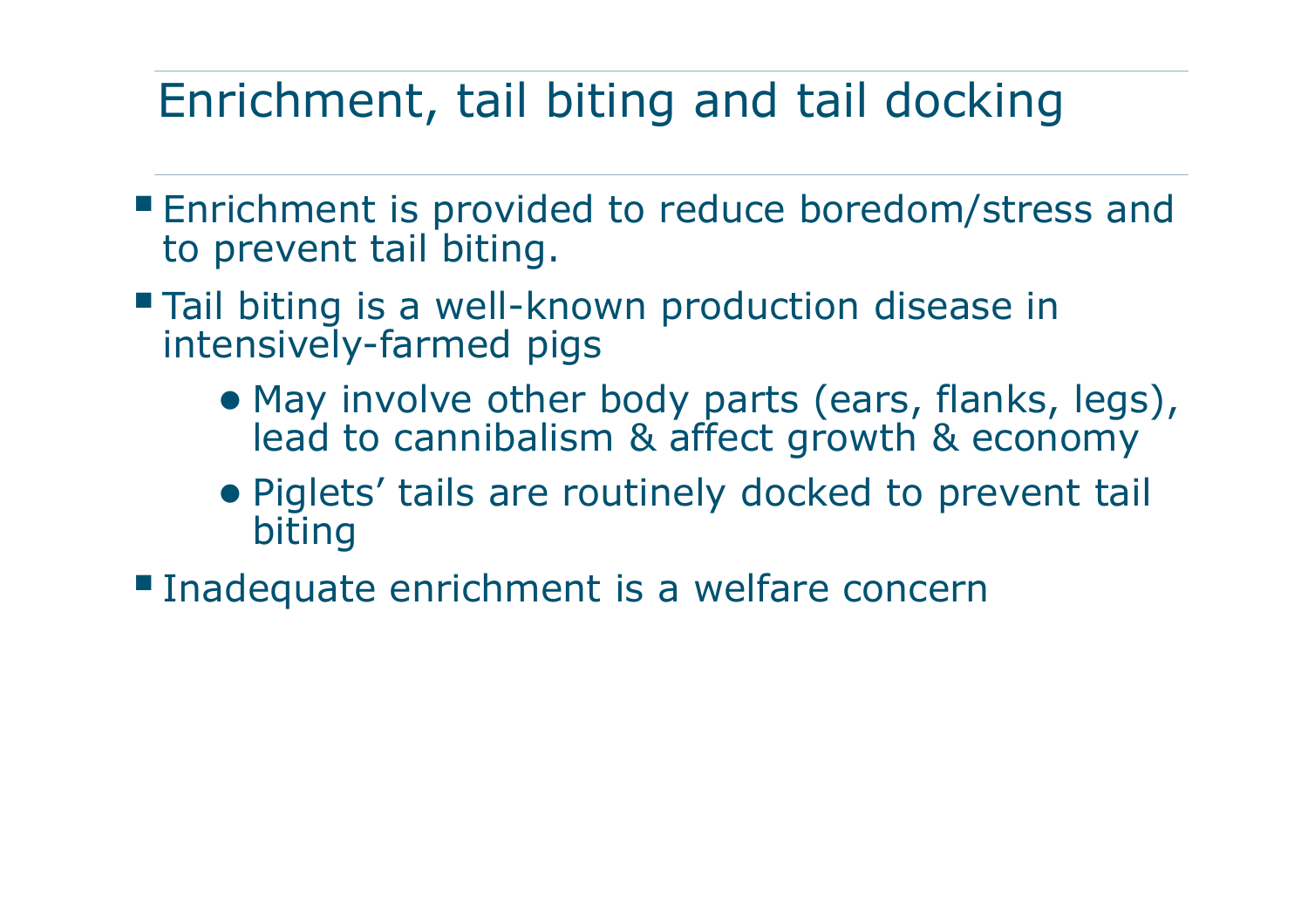### What is proper enrichment for intensivelyfarmed growing pigs?

- EU Directive 2001/93/EC requires that pigs have permanent<br>access to a sufficient quantity of safe material to enable **proj** access to a sufficient quantity of safe material to enable **proper**investigation and manipulation activities (Art 4, Annex).
- Focus on research @ Wageningen Livestock Research
	- RICHPIG
	- Responsible Tail Management
	- FareWellDock (AMI sensors)
- Look back & forward (IND)

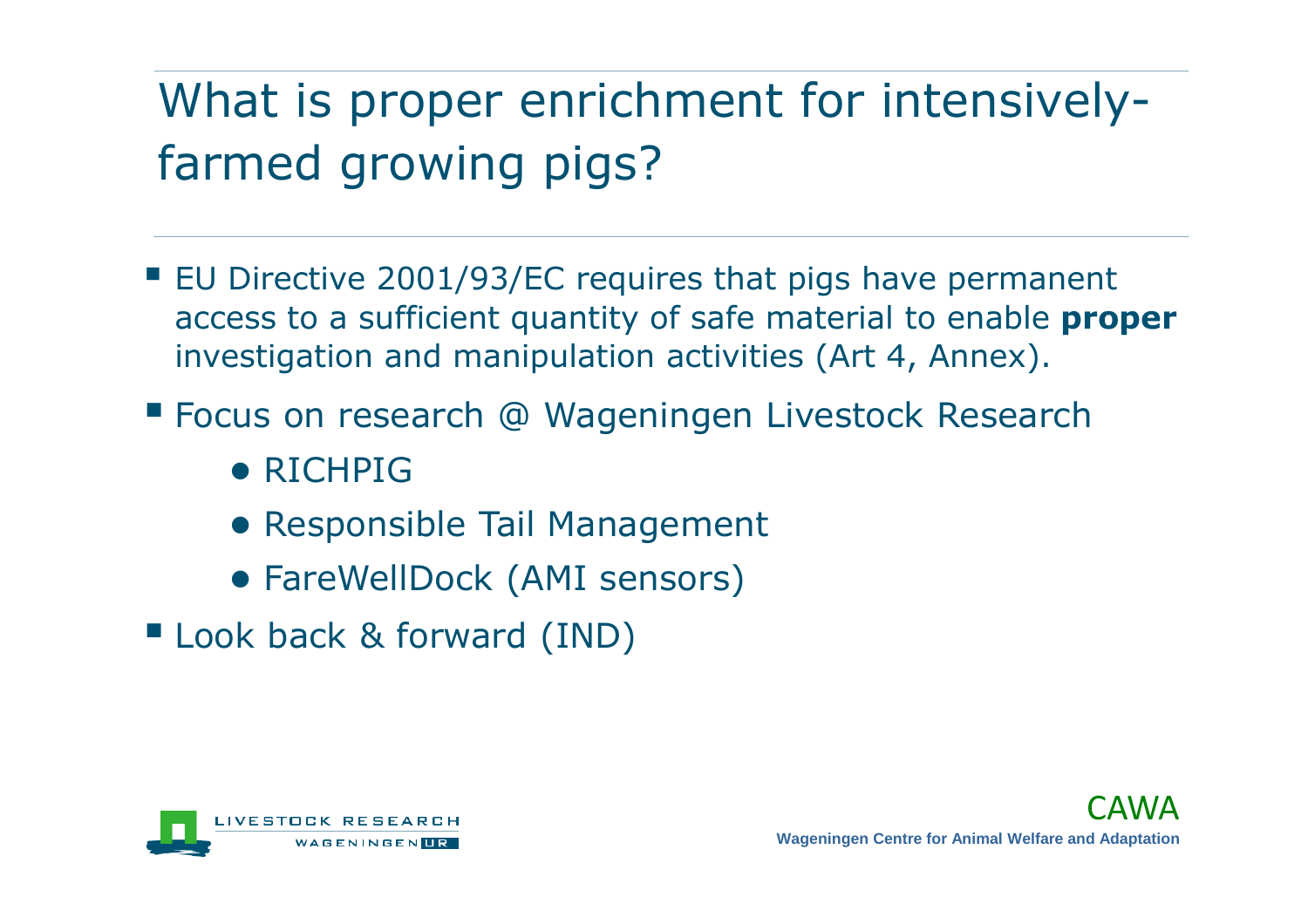# RICHPIG – Review state of knowledge

- **Semantic model**
- **Based on scientific information**
- Assessment criteria
	- Material properties like novelty, destructibility, hygiene, accessibility, (known effects on) tail biting, AMI/occupation, aggression, etc.
	- 30 in total
	- Weighted
- **Expresses welfare of an enrichment material as a score on a** scale from 0 tot 10.

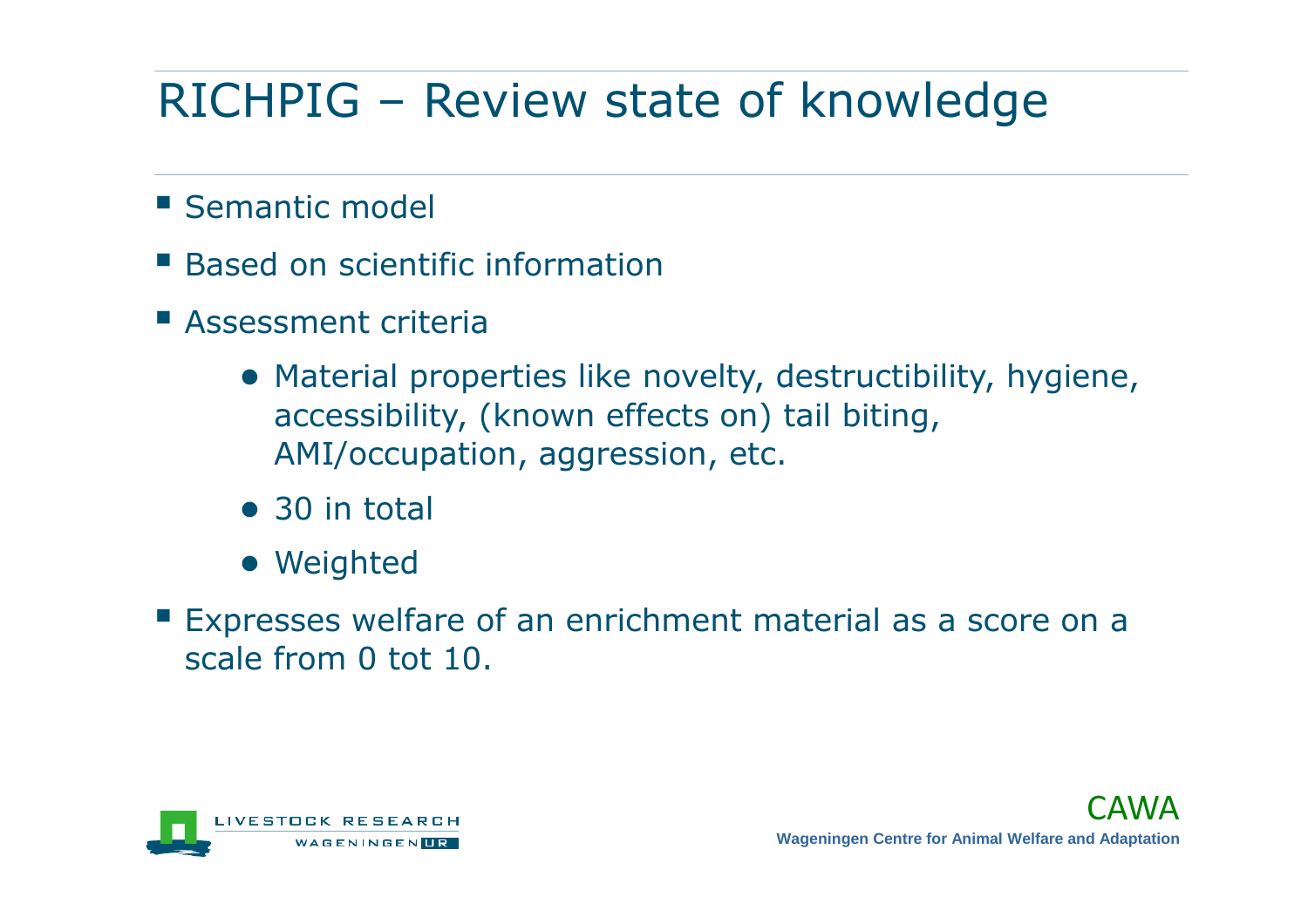

Bracke, 2008

Pigs have evolved to root for food in forest soil (directed downwards), and a history of tail biting may affect their need to explore (and what is 'proper' enrichment)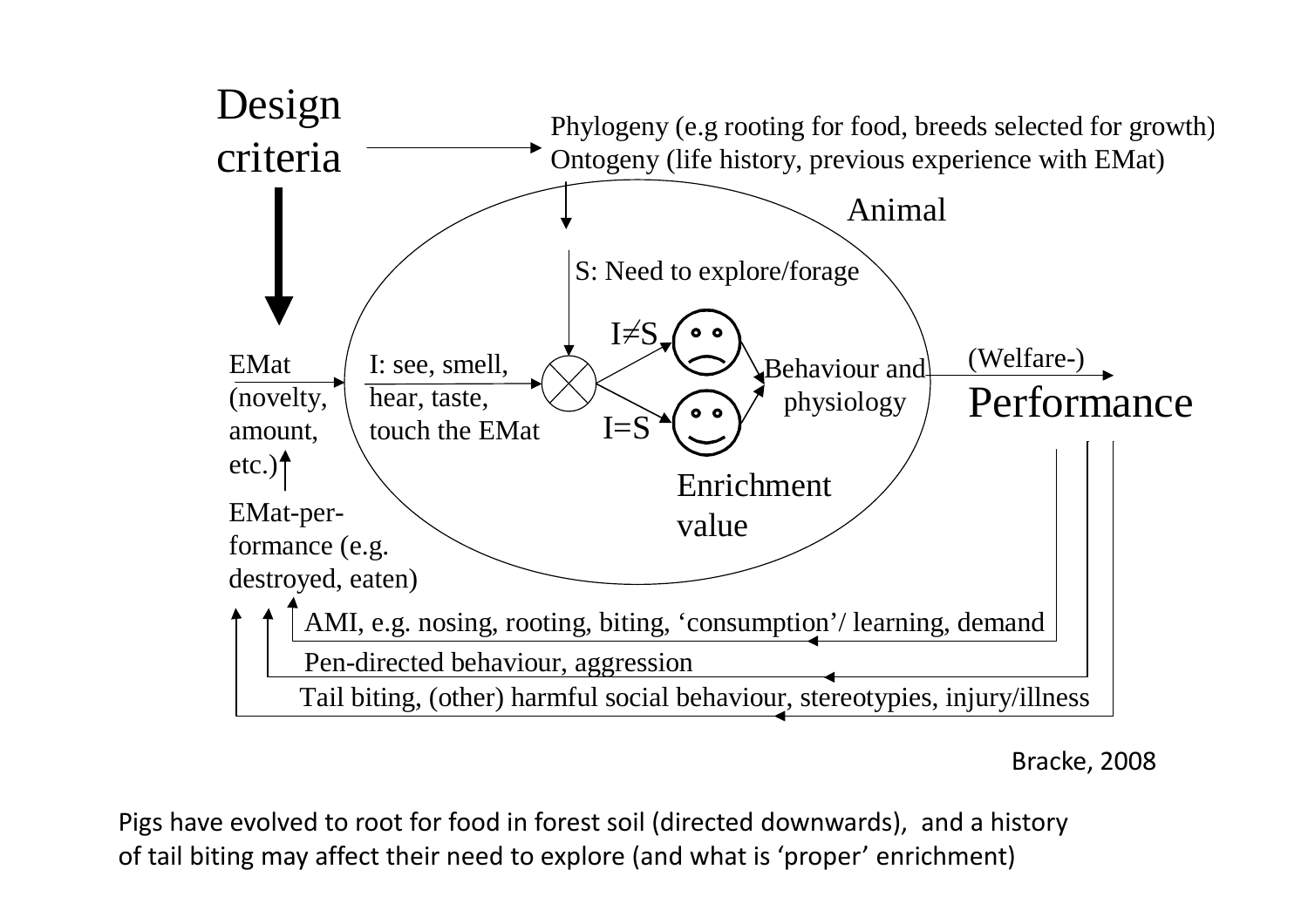#### **RICHPIG**



Overview of RICHPIG's structure showing the assessment of a new enrichment material on the horizontal axis and the modelling procedure on the vertical axis.

Bracke, 2008, Animal Welfare 17: 289-304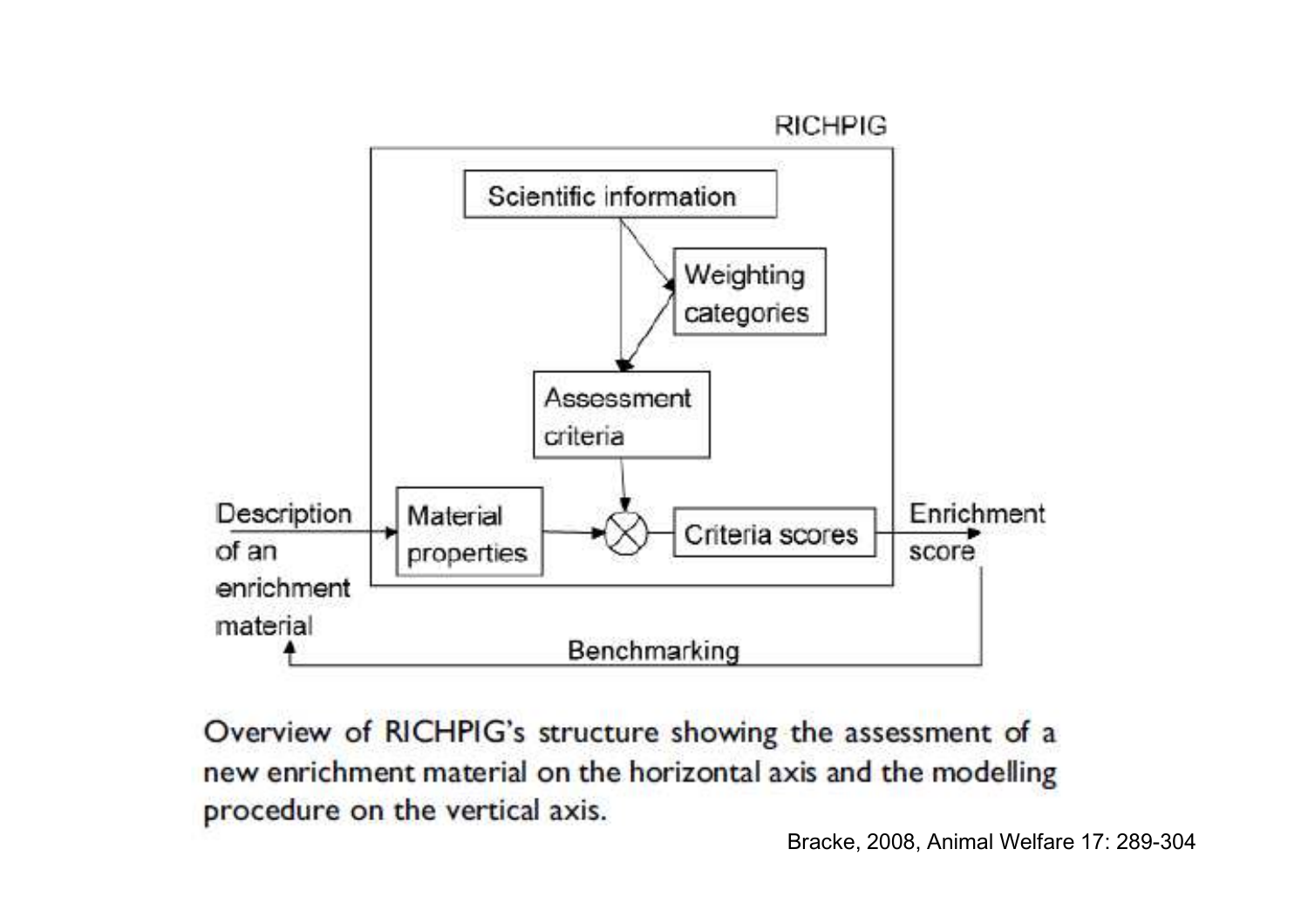# RICHPIG: Enrichment scores correlate well with expert opinion



Bracke et al., 2007AABS 104: 1-13.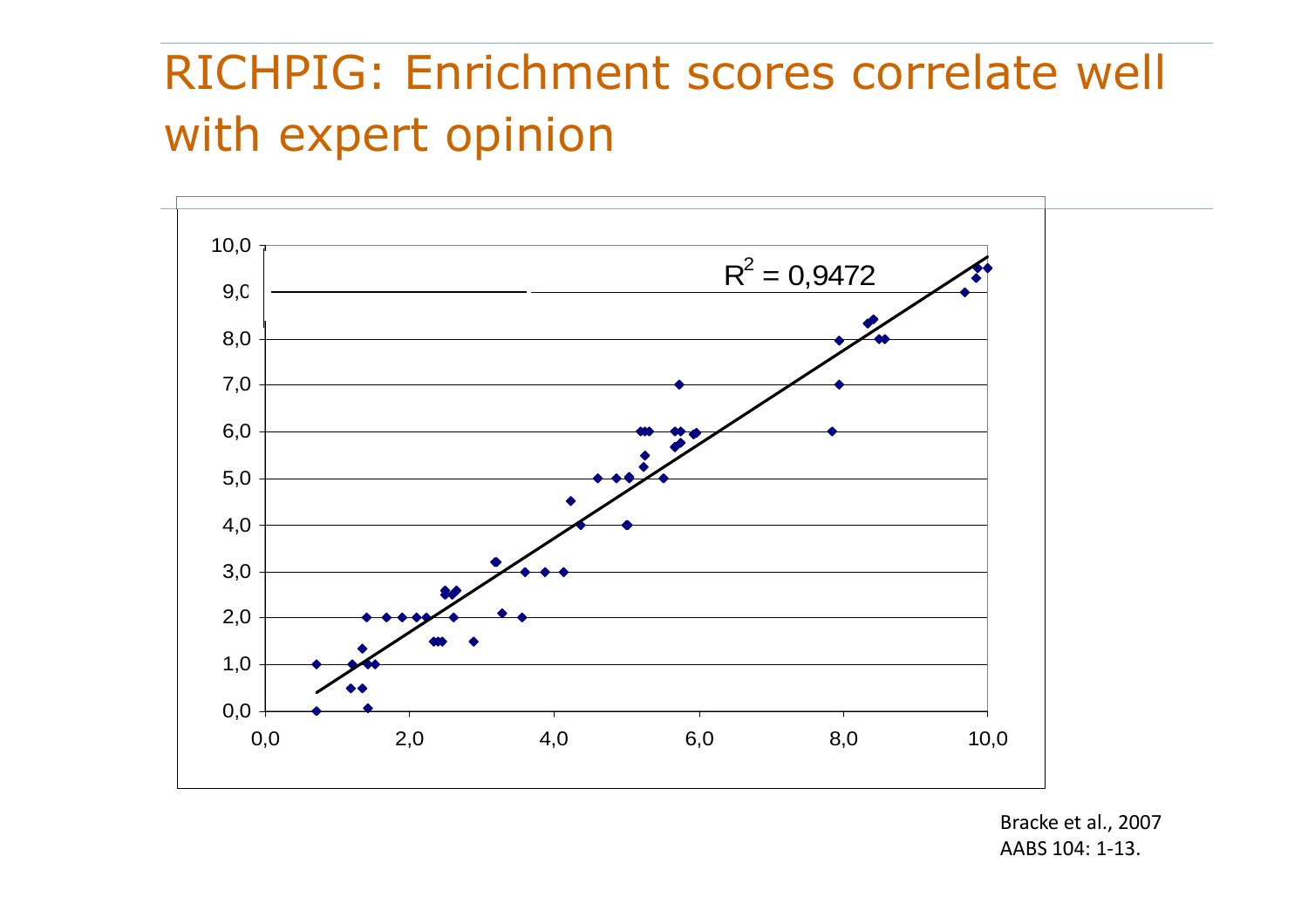# Implementation into Dutch legislation (July 2007):



(Hockey-type) balls on a chain seem to cause frustration and may collect dust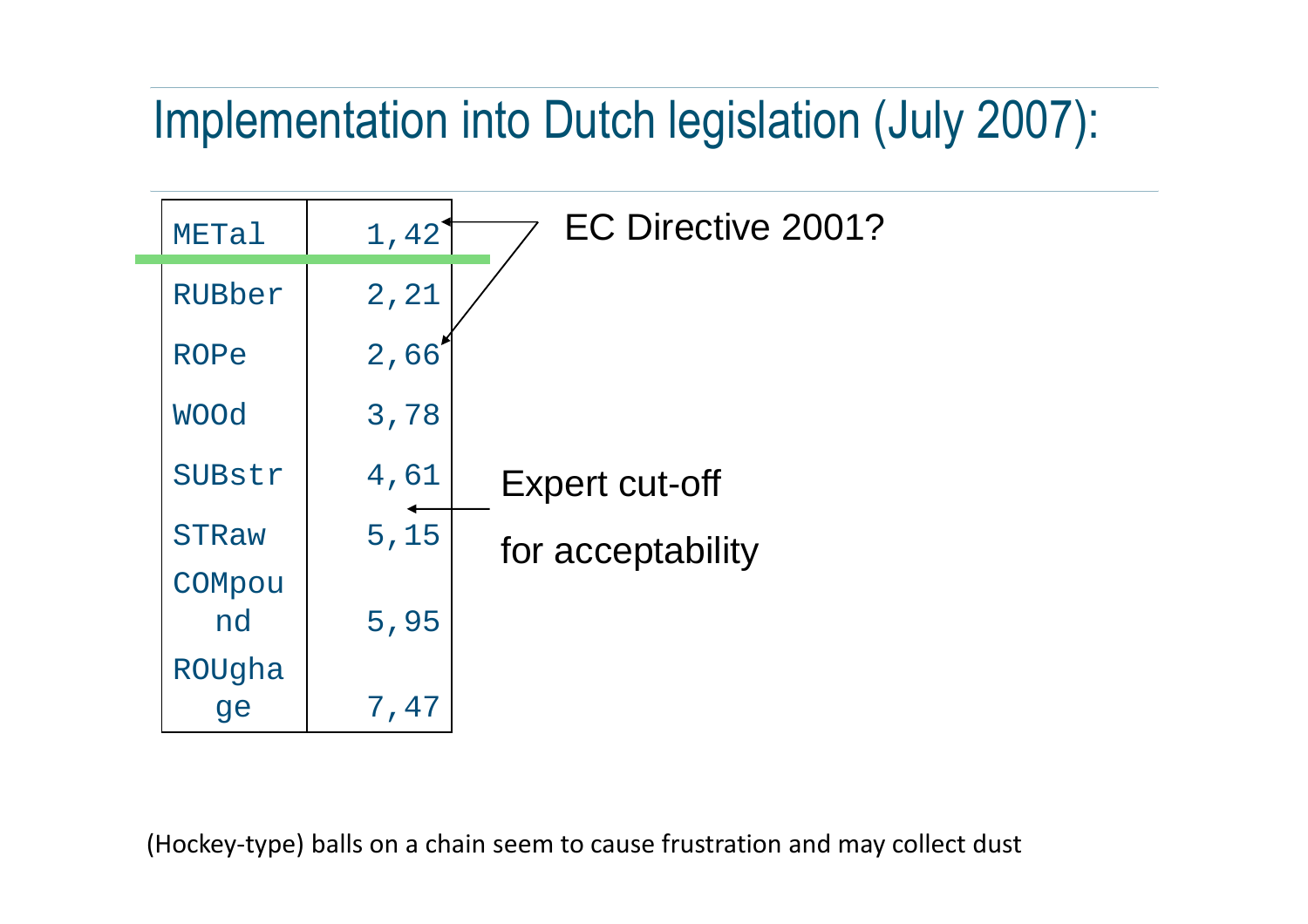Growing pigs in the Comfort Classprefer (soft) wood, and they prefera (short) chain over a chain with a ball

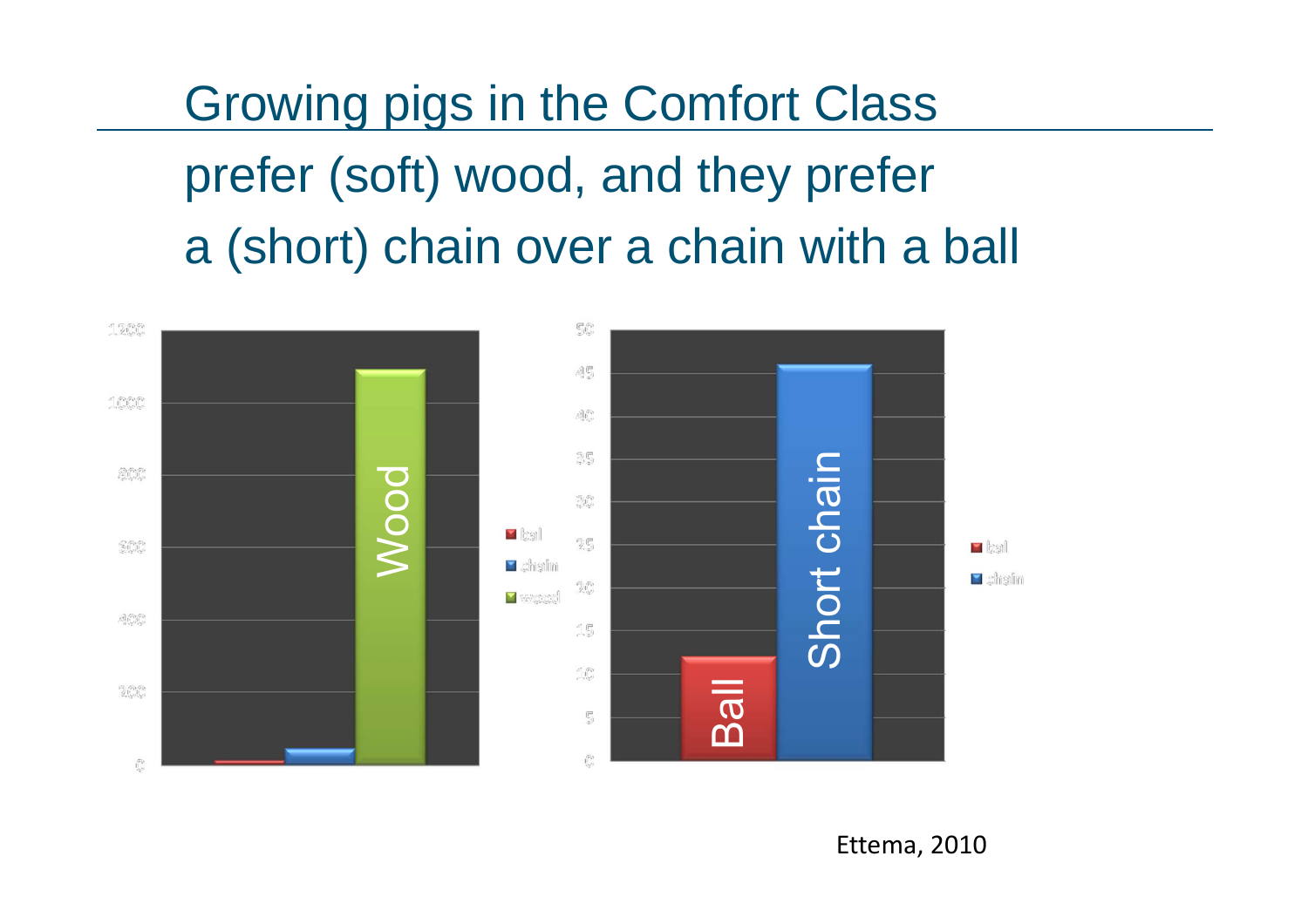### Sows prefer a chain 'without' tubing



Chain mamipulation

Ettema, 2010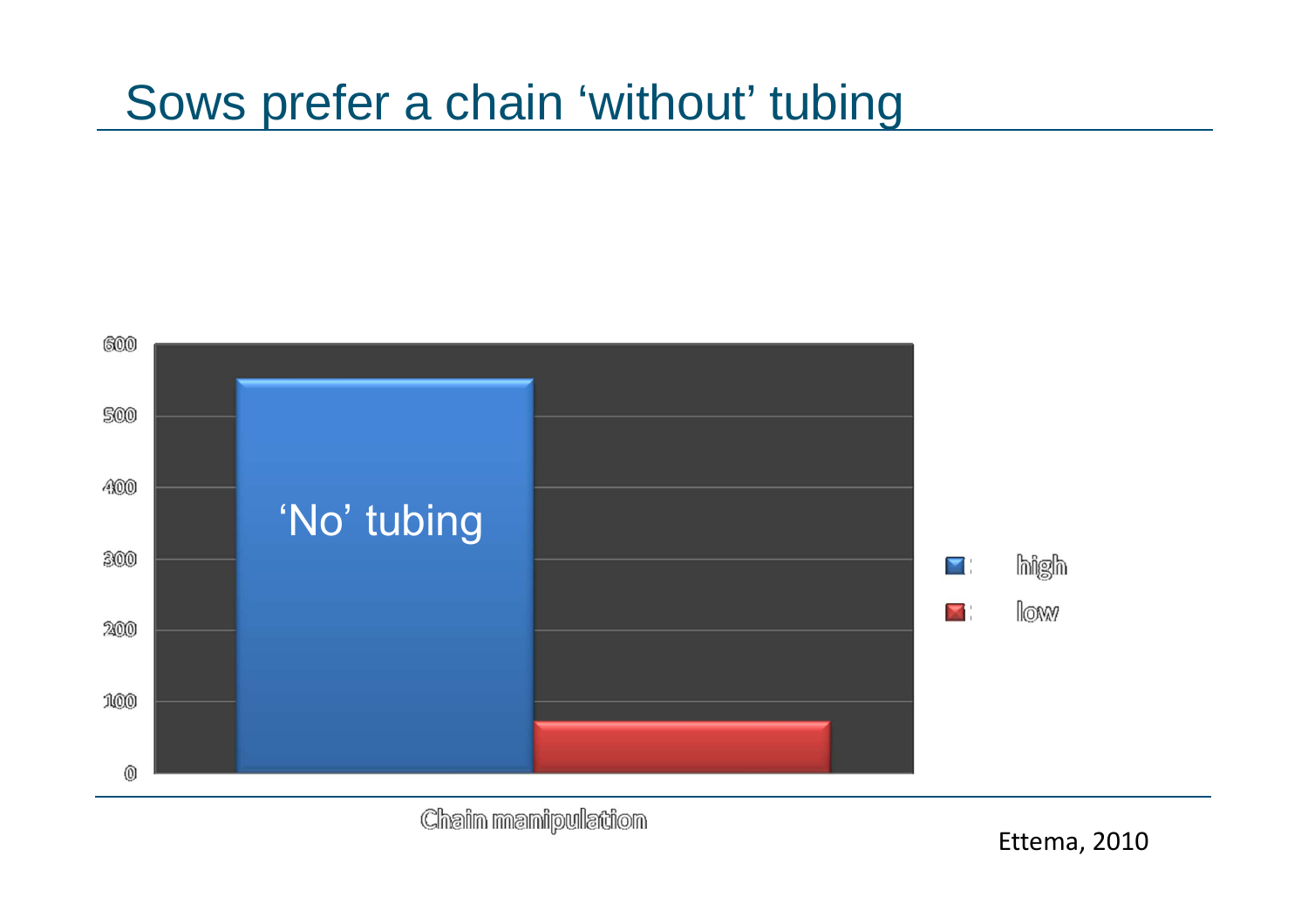# Pigs are not giraffes. They prefer to play with chains on the floor  $($   $>$  twice as much)



Note: Even on ample straw pigs have been observed to interact extensively with proper chains (stainless steel, anchor chain, proper size & placement).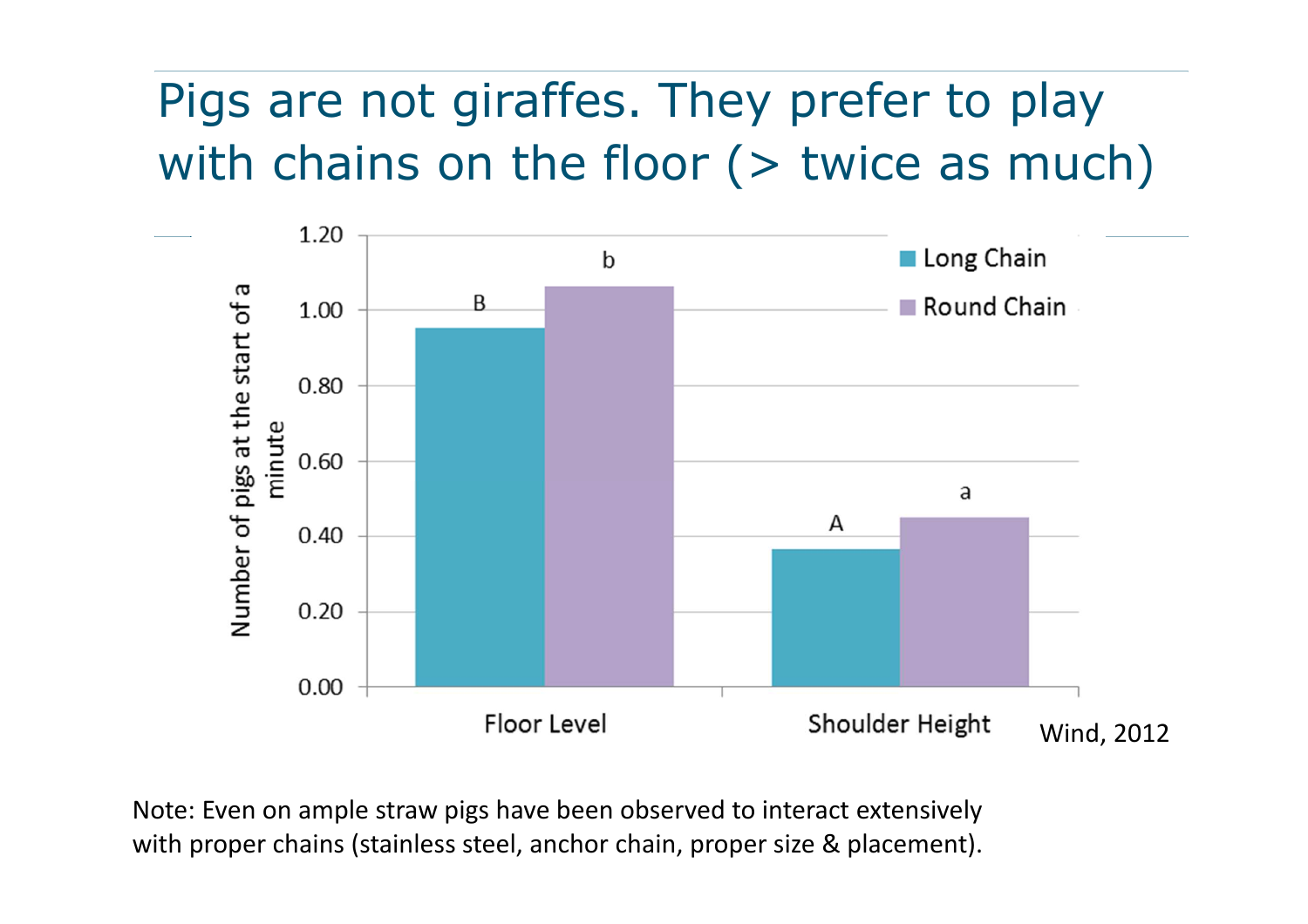### Enrichment value

- Short chains better than short chains with balls or pipe ->
	- The implementation of EC Directive seems to<br>often have reduced pia welfare in NI often have reduced pig welfare in NL
	- Other countries: Often poor implementation (CIWF, 2013)
	- Chains can be improved, e.g. til floor level, sufficient quantity (e.g. 1 chain per 5 pigs)

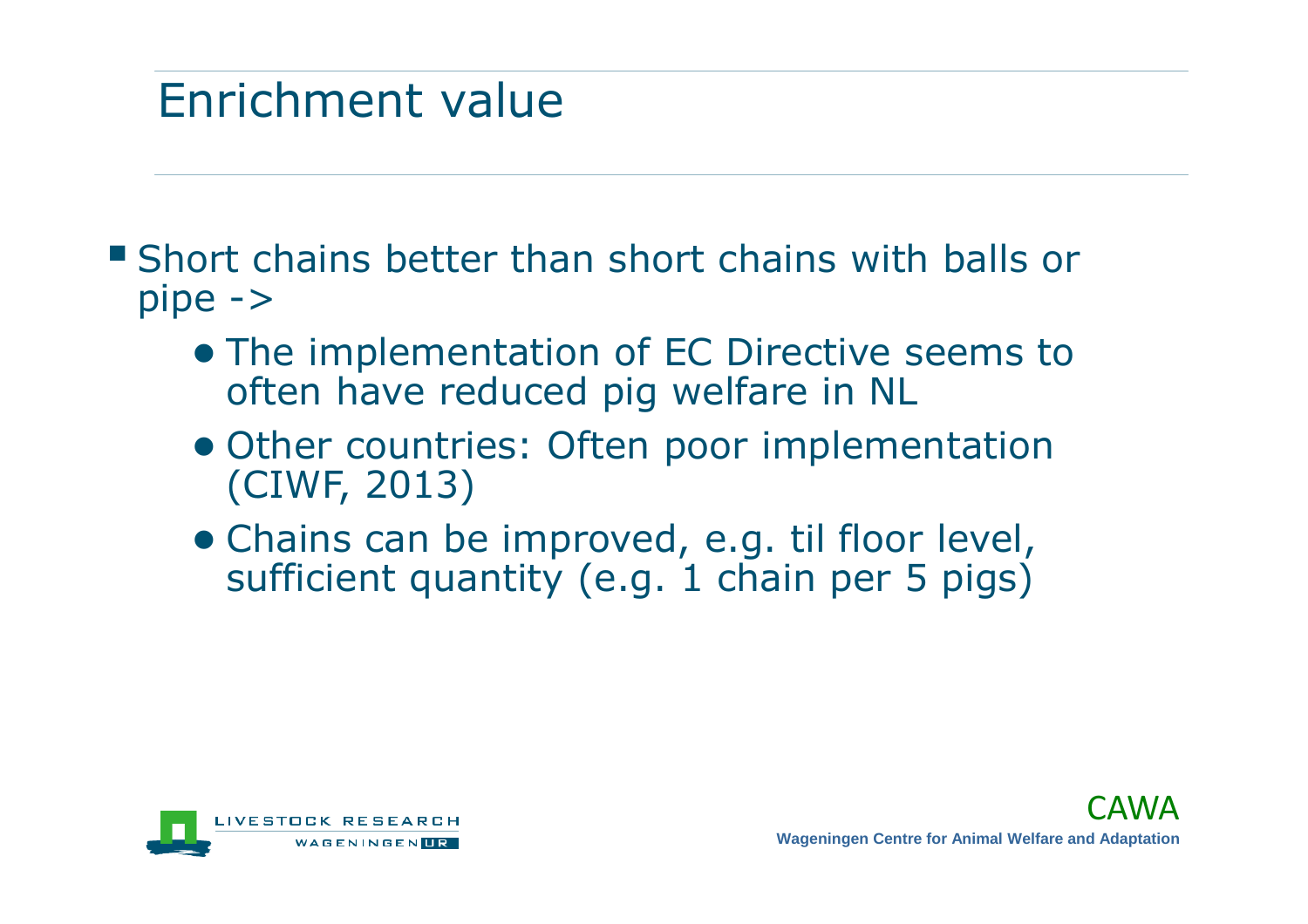- What is proper, feasible enrichment for pigs?
- Need a **test** prior to on-farm implementation/market introduction
- **AMI-sensors** measuring Animal-Material Interactions (AMI)
	- Objective
	- Farm specific
	- Feasible (expertise & costs)

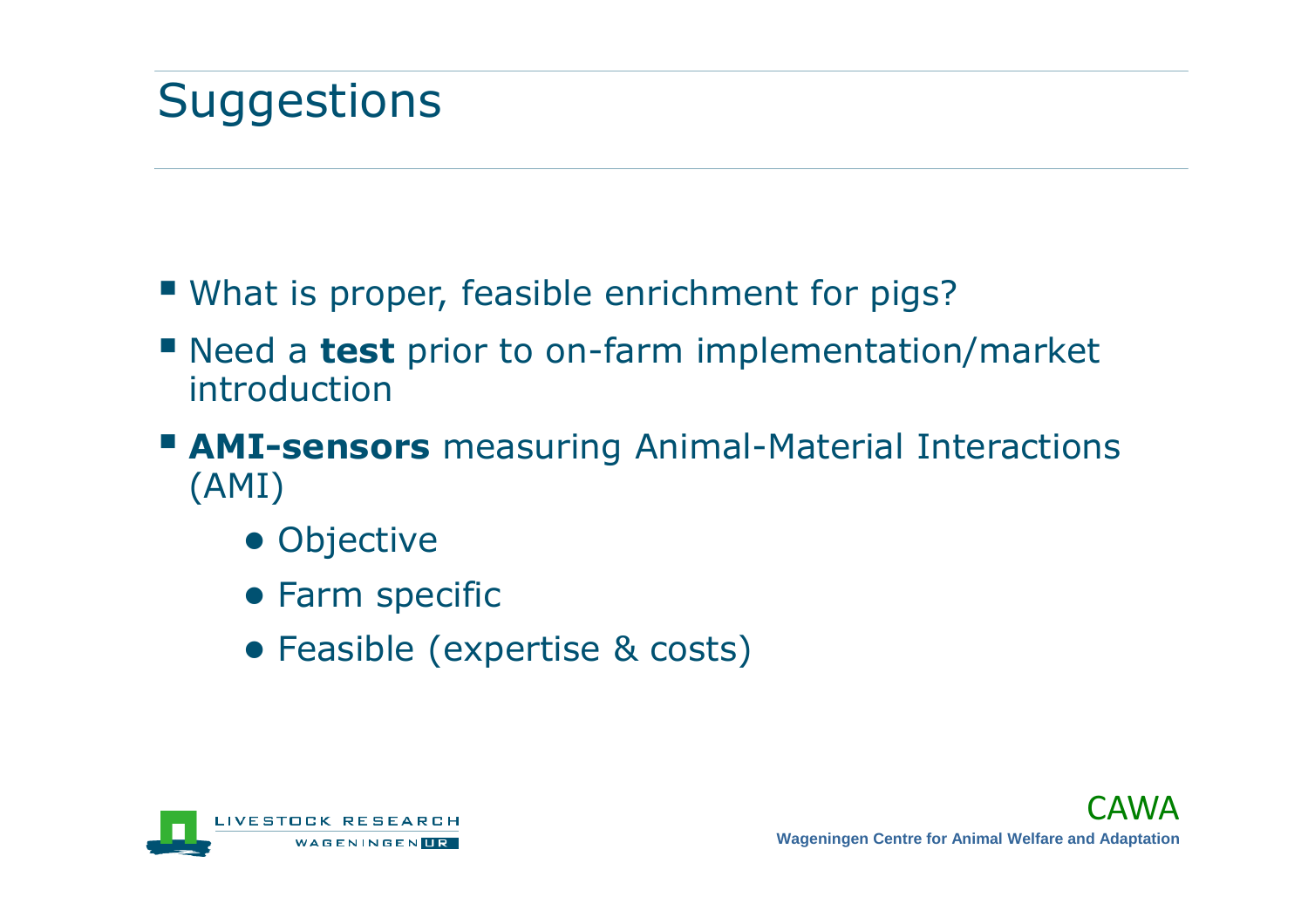### AMI sensor work

- AMI logging
	- Flank biting (Measuring Behavior 2014)
	- Illness (Streptococcus infection)
	- Food deprivation/anesthesia
	- Enrichment
		- Maize silage
		- Rearing

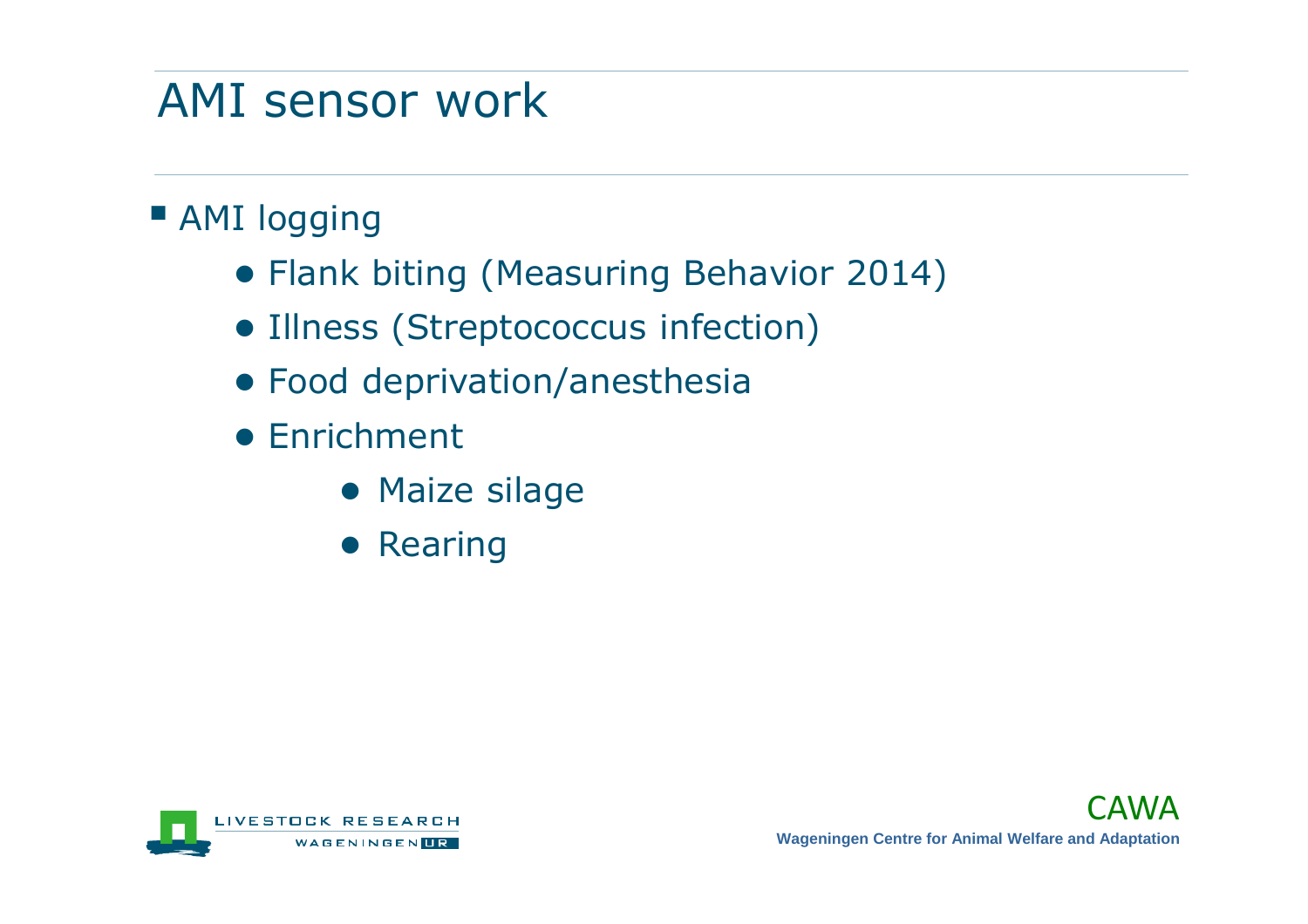# Changing enrichment materials weekly 'renews' interest



#### Zonderland et al., 2003

**CAWA Wageningen Centre for Animal Welfare and Adaptation** 

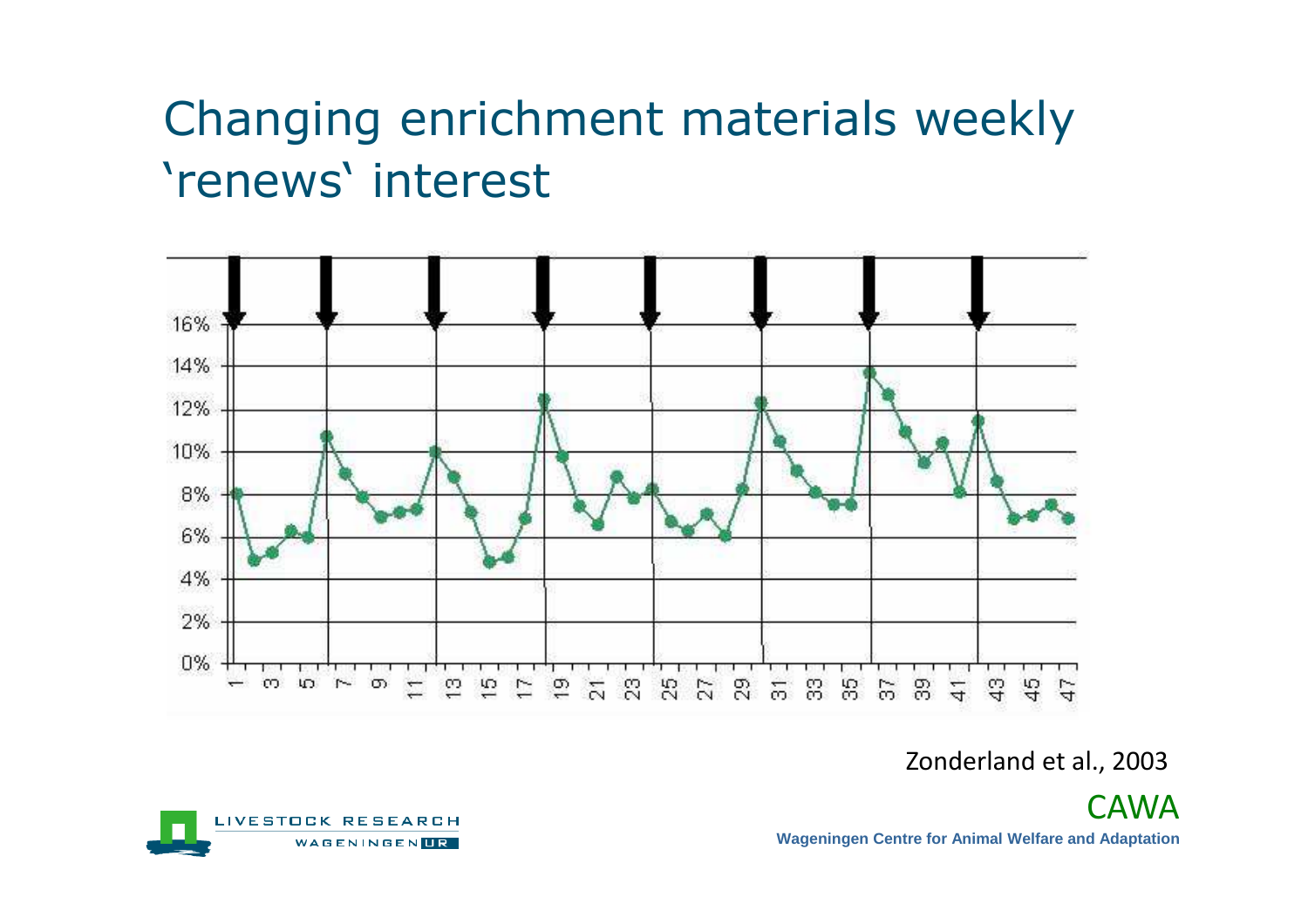

Observation time (min)

Back-transformed predicted means of rope-pulling frequency  $(n = 8$  pens per treatment) over 6 observation times. Observation times were taken respectively at 10, 20, 30, 40, 60 and 70 min after treatment (C: controls; D: Dippel's oil; S: Stockholm tar). There were no significant effects of observation time, but treatments differed in that both ointments significantly reduced pulling frequency compared to controls (standard errors of predicted means were approximately 0.6).

Repellents reduce rope Manipulation (Bracke, 2009).So does soiling with faeces.Bu contrast, improved destructibility enhances it(Bracke 2007)

CAWA**Wageningen Centre for Animal Welfare and Adaptation**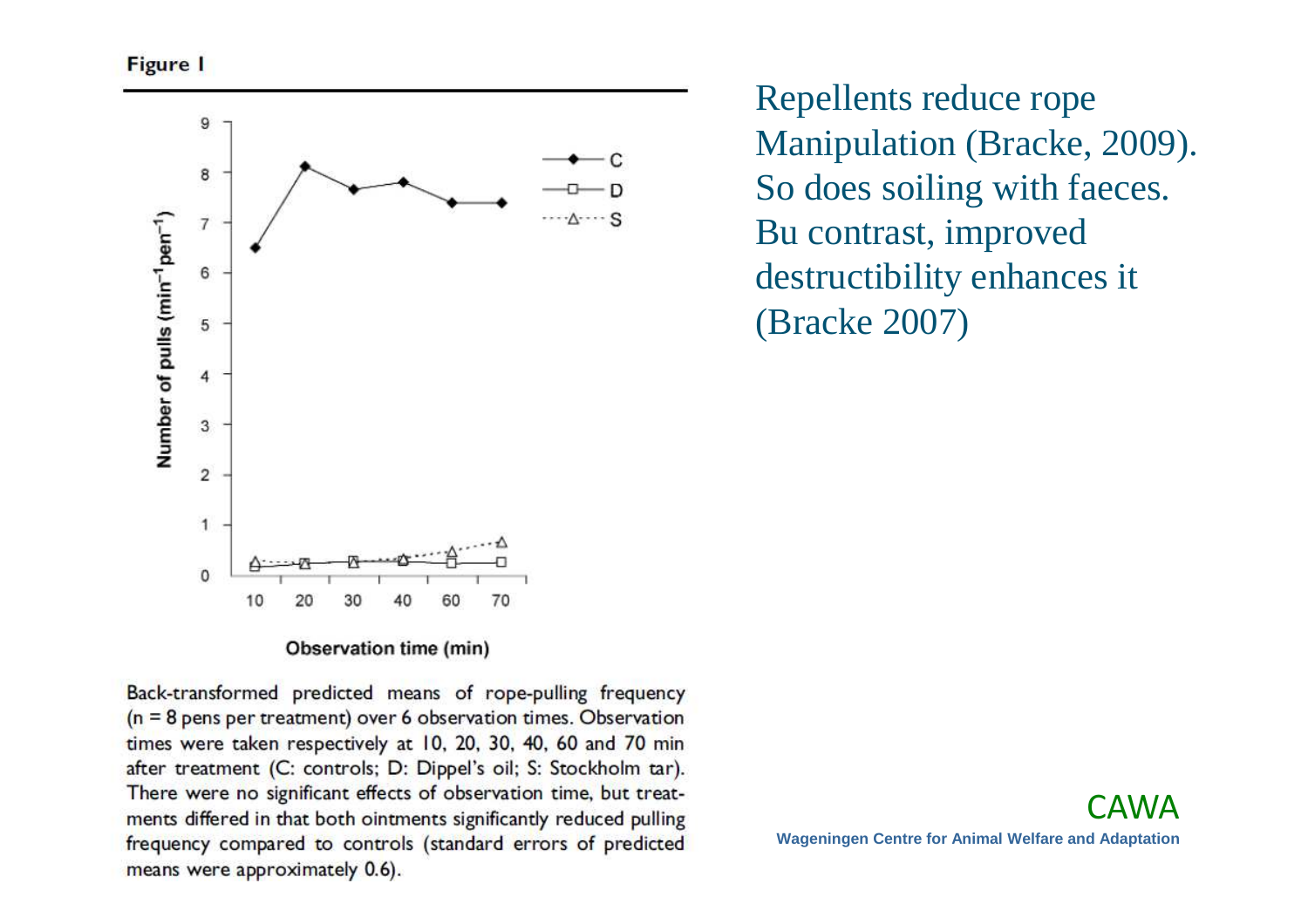### Logging biter pens in matched control study

Bracke and Ettema (2014)

- 22 pens, i.e. 20% of 112 pens, contained one or more pigs with biting wounds
	- Tail biting was found in 6 pens (5.4%), of<br>which 3 contained only gifts 3 only barrow which 2 contained only gilts, 3 only barrows and 1 group was mixed-sex
	- Flank biting was found in 16 pens (14.3%), of<br>which 12 pens contained only gilts and 4 pens which 12 pens contained only gilts and 4 pens only barrows

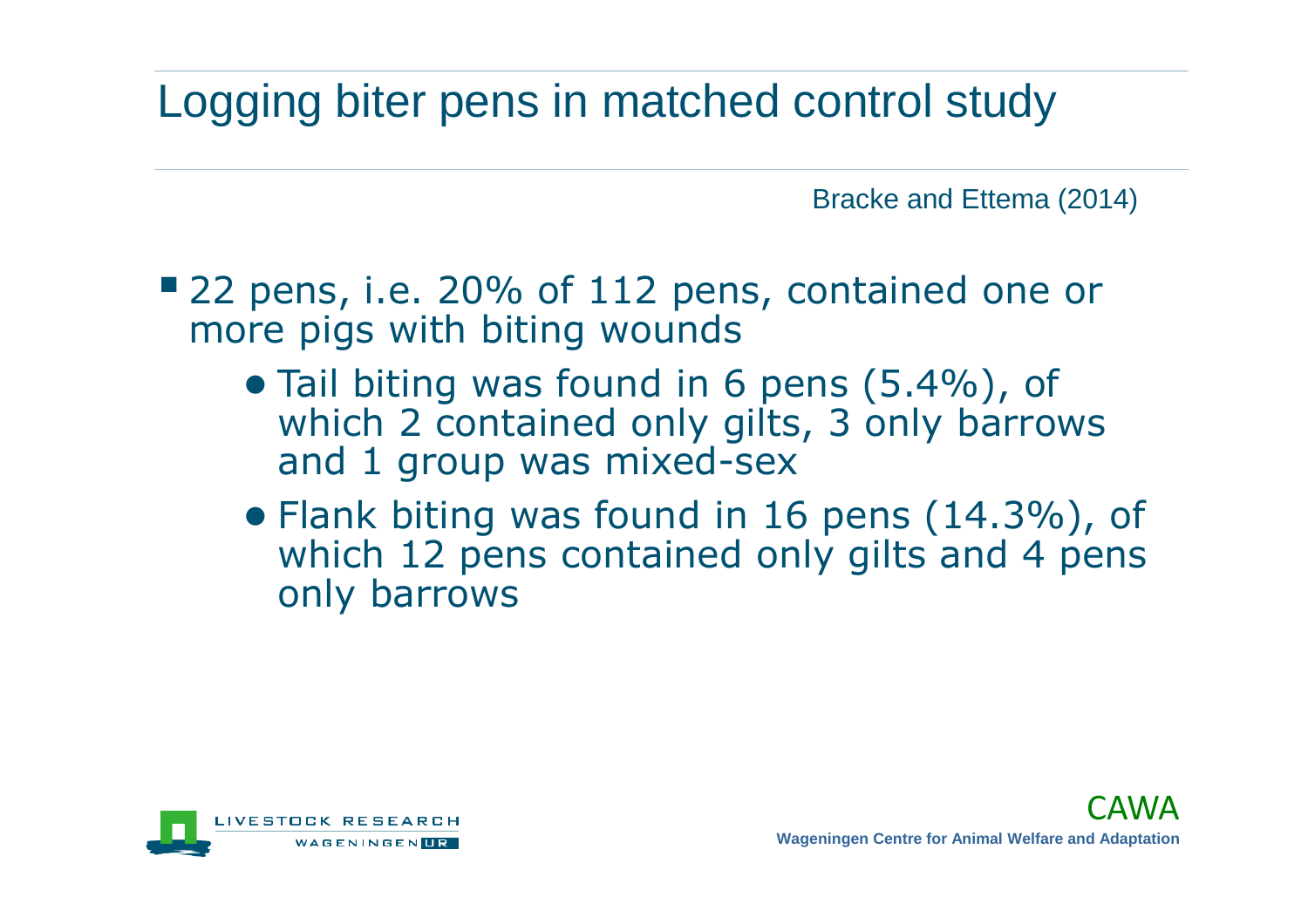### Results

- **Service Service**  Groups containing wounded animals interacted more with the rope than controls -> higher need for proper enrichment
- $\mathbb{R}^n$  Conversely, sick pigs played less immediately following an experimental streptococcus infection -> AMI may be early warning and help reduce the use of antibiotics
- e<br>S Figure shows the average number of pulls per minute in control pens, flank biting pens and tail biting pens, superscripts differ at  $P < 0.001$ ).



Bracke and Ettema (2014)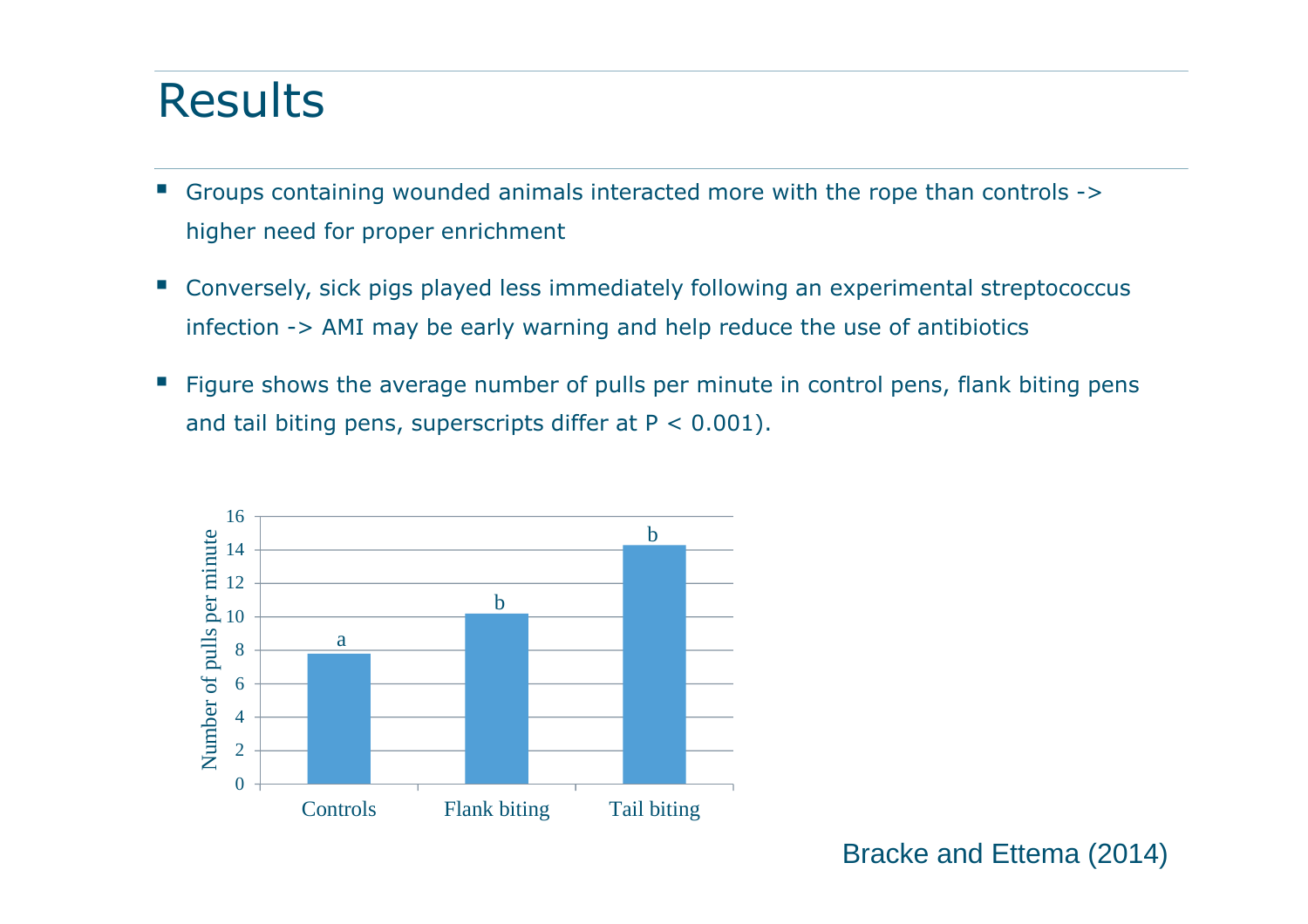

Maize silage is interesting for about 30 min.

Figure 11: Average number of pigs 'feeding' (i.e. head down in the provisioning area, y-axis) at 3-42 min (x-axis) after providing straw (S) with or without maize silage (MS) on Day 1 and 2 in Starplus. (Day 1: brown; Day 2: black lines; S+MS: solid lines; S: dashed lines.

i.c.w. H Vermeer and A. Aarnink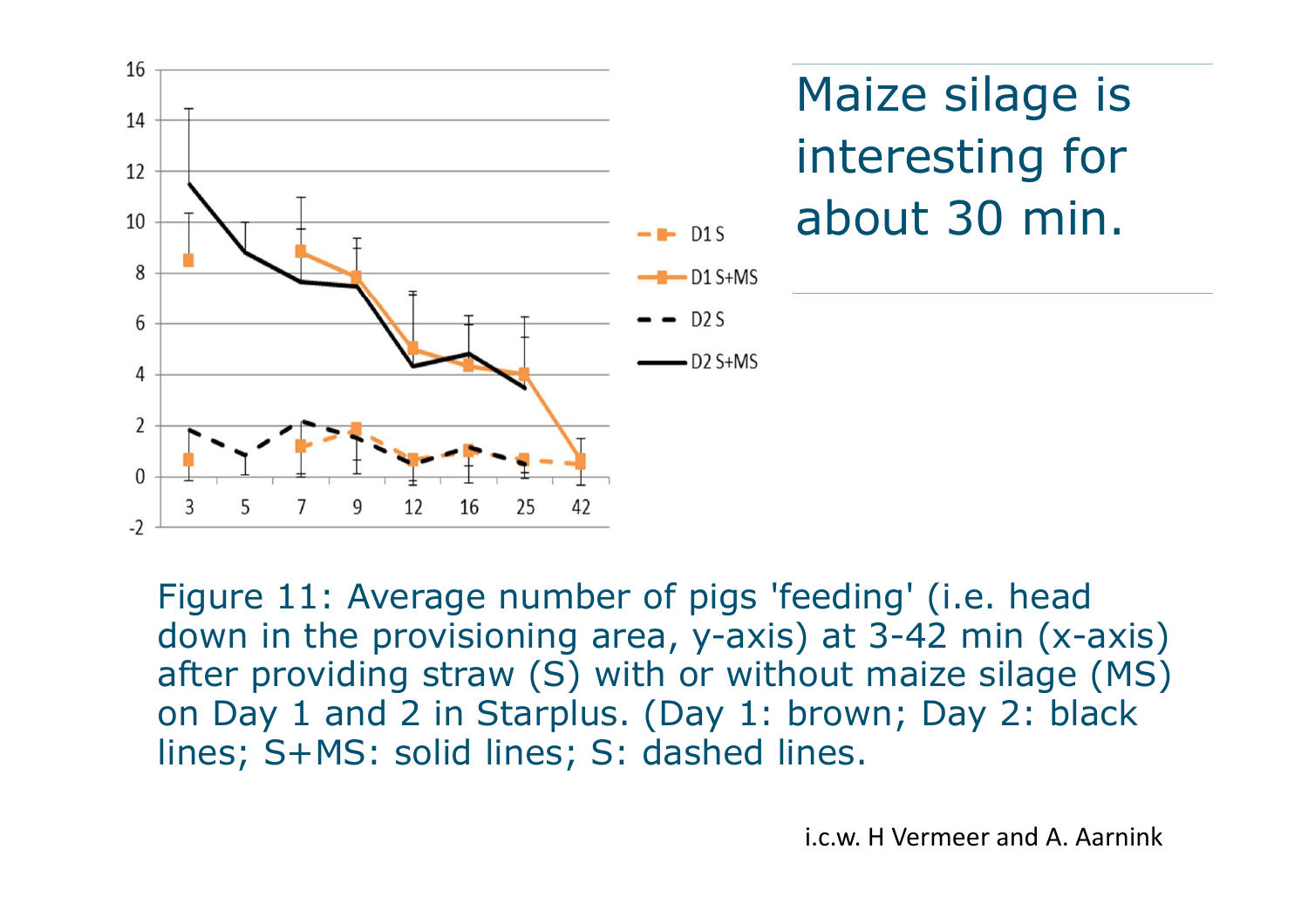# Overall: no effect of maize silage on rope manipulation

- No overall significant effect of maize silage on average rope manipulation frequencies, but there were some indications of reduced rope manipulation with maize silage compared to without (eg on day 3).
- And a rope was manipulated more than a chain with a ball.
- And a jute sack was used more than a metal chain
- We did pick up background enrichment in another experiment with more enrichment (space, straw, compost, branched), and found that AMI Poor > Rich pen (farrow & weaned) and, more importantly, that a bitlonger chain > Short chain (in Poor pens)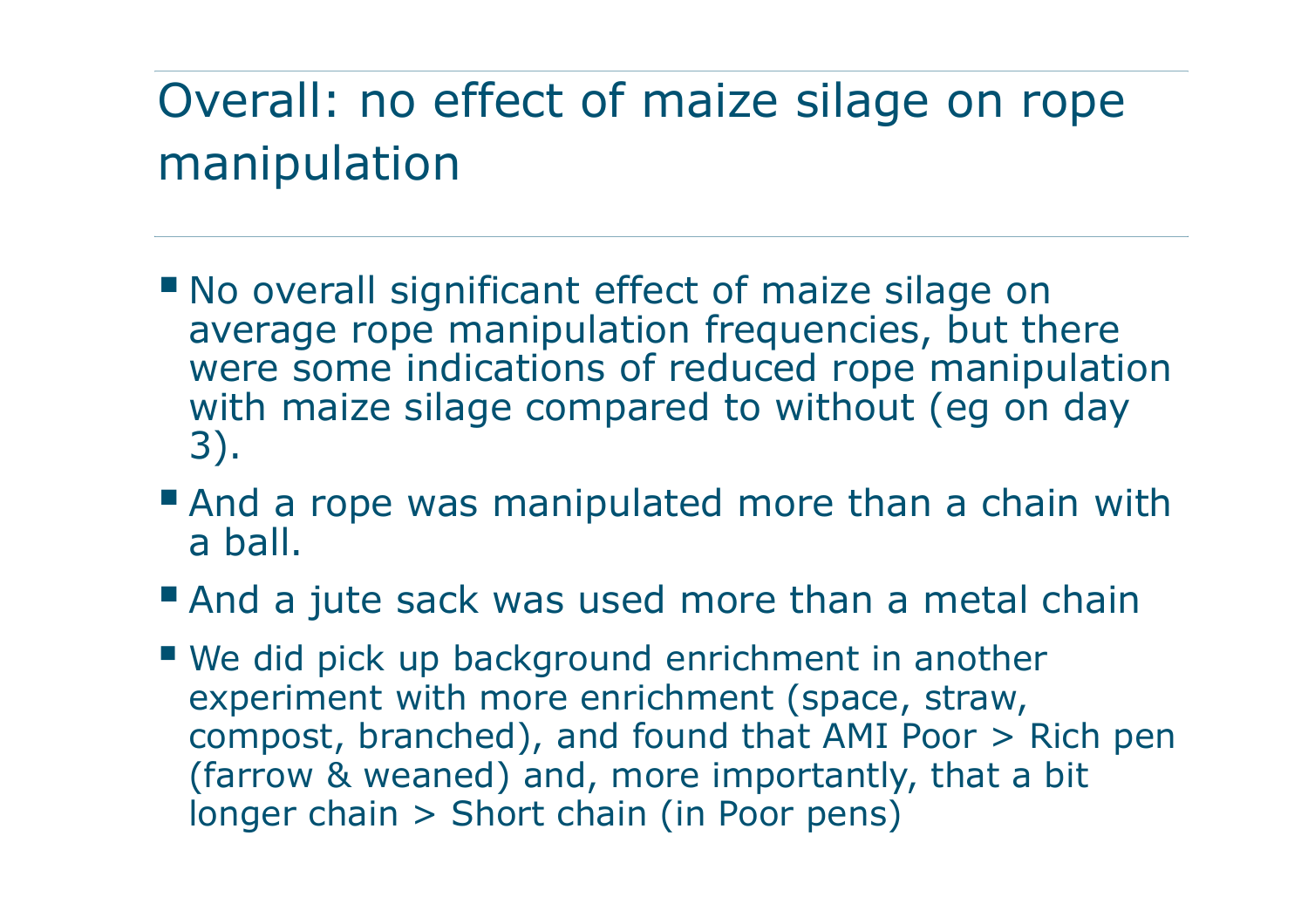# AMI suggestions

- AMI sensors may be used to measure the use of enrichment materials by pigs
	- Objective
	- Flexible (on-farm)
	- Feasible
- But rather complex
- AMI-sensors can supplement other types of assessment
	- Using RICHPIG / Expert opinion
	- Behavioural observations

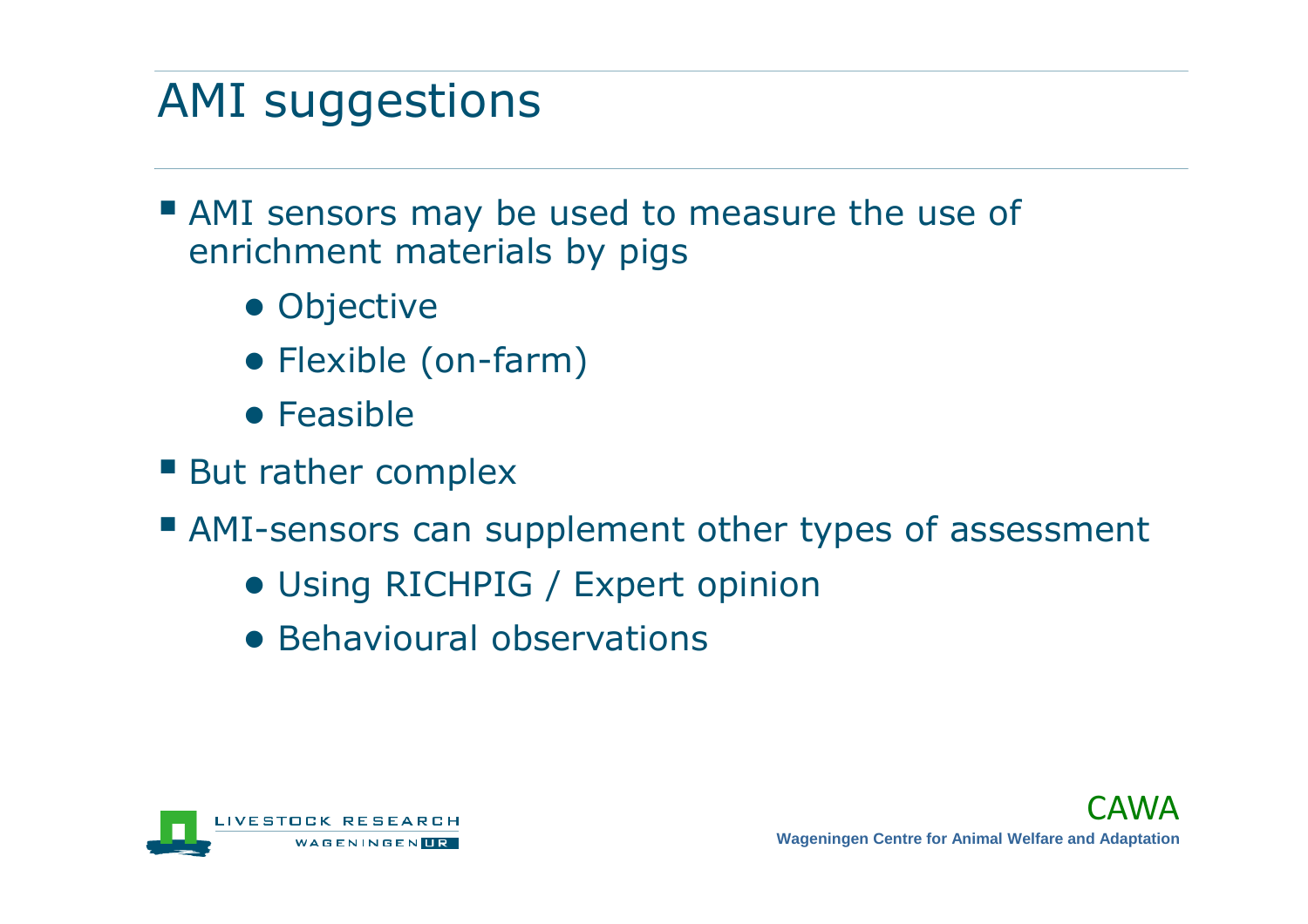# Exploring solutions

- **Types of solutions** 
	- Economy
	- Legislation
		- Means prescriptions
		- Goal prescriptions
	- Market schemes

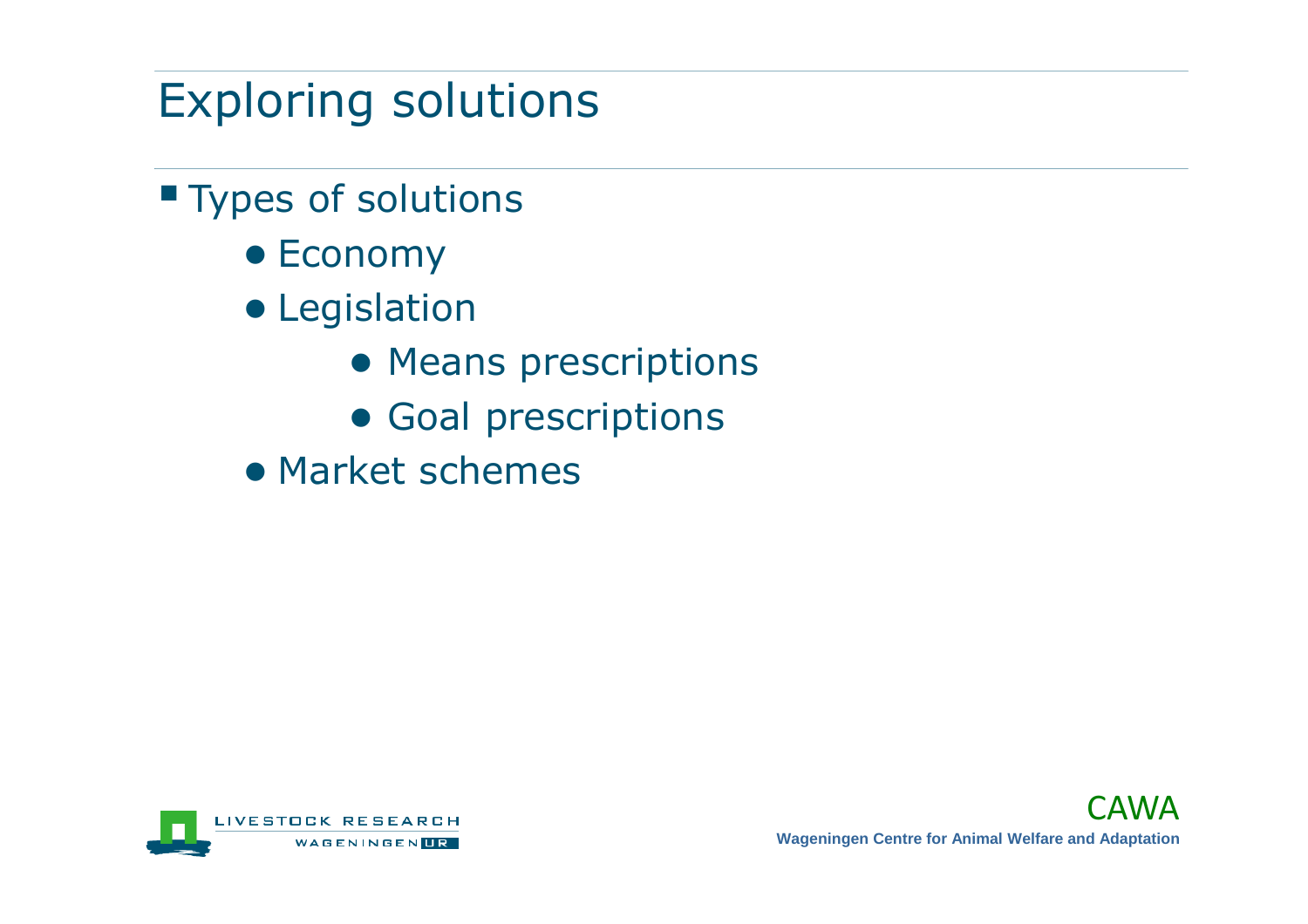### 'New' method: IND – Intelligent Natural Design

 $\blacksquare$  Natural selection + Intelligent design  $=$ 

- Intelligent Natural Design (IND)

 $\blacksquare$  (R)Evolutionary approach to improve the moral status of intensive livestock farming, e.g. to design proper enrichment and to solve tail biting and tail docking problems within the constraints of intensive pig farming and based on available scientific information



Bracke, 2010, ISAE



**Wageningen Centre for Animal Welfare and Adaptation**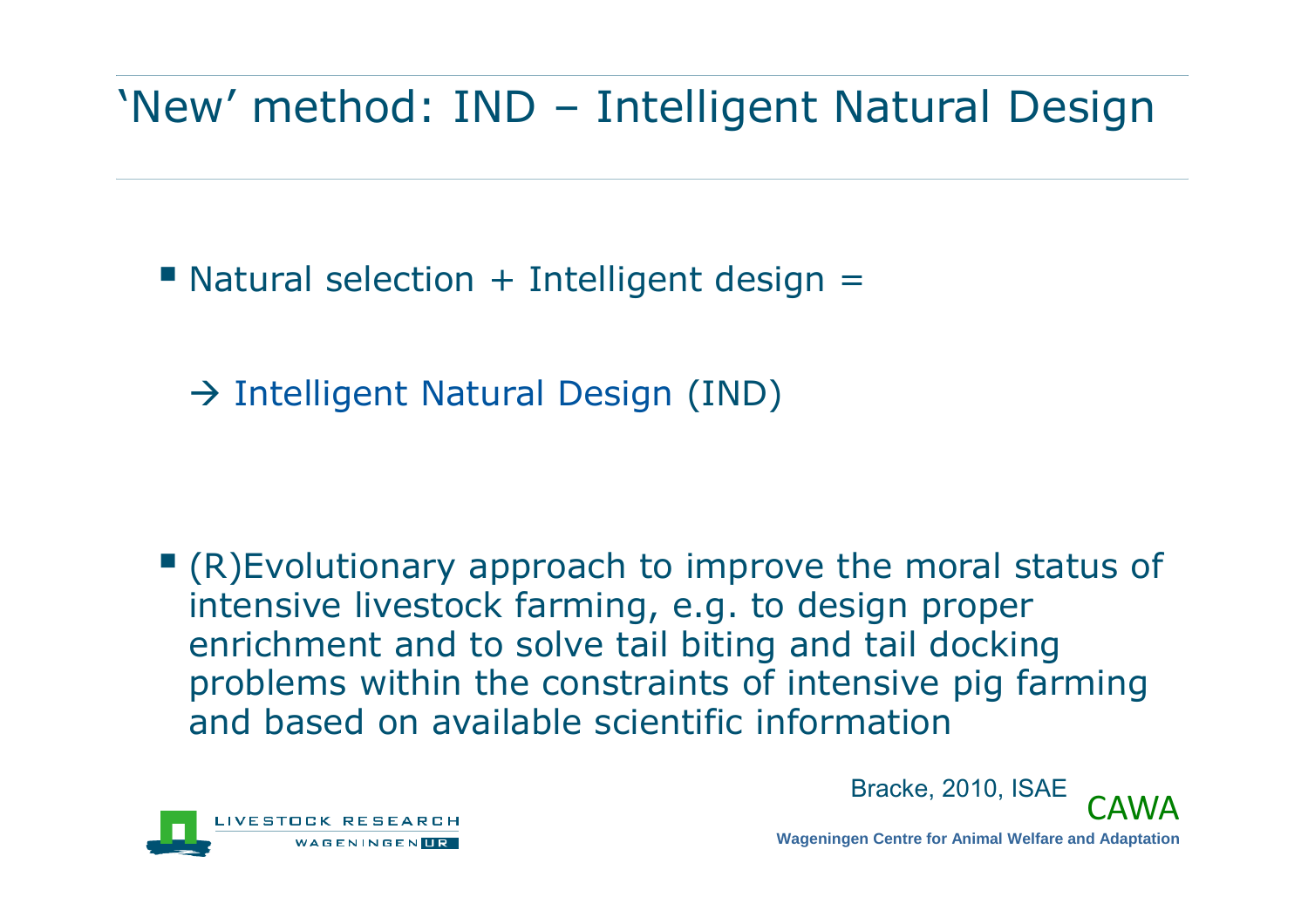

a, b, c, etc: 'Primary' solutions (designed based on existing knowledge and experience)

(e.g. enrichment materials, tail biting prevention/treatment strategies

 $\underline{b}, \underline{e}, \underline{i}$ : better solutions from their generation ('the fittest');  $\underline{i}$ : New solution (mutation 'de novo'); *be1:* New cross from *b*2 and e1. *e4*2: Solutionstrategy that is not 'surviving'.

Generations consist of groups of farmers (across farms) and/or groups of pigs (within farms)

Bracke, 2011**Herning**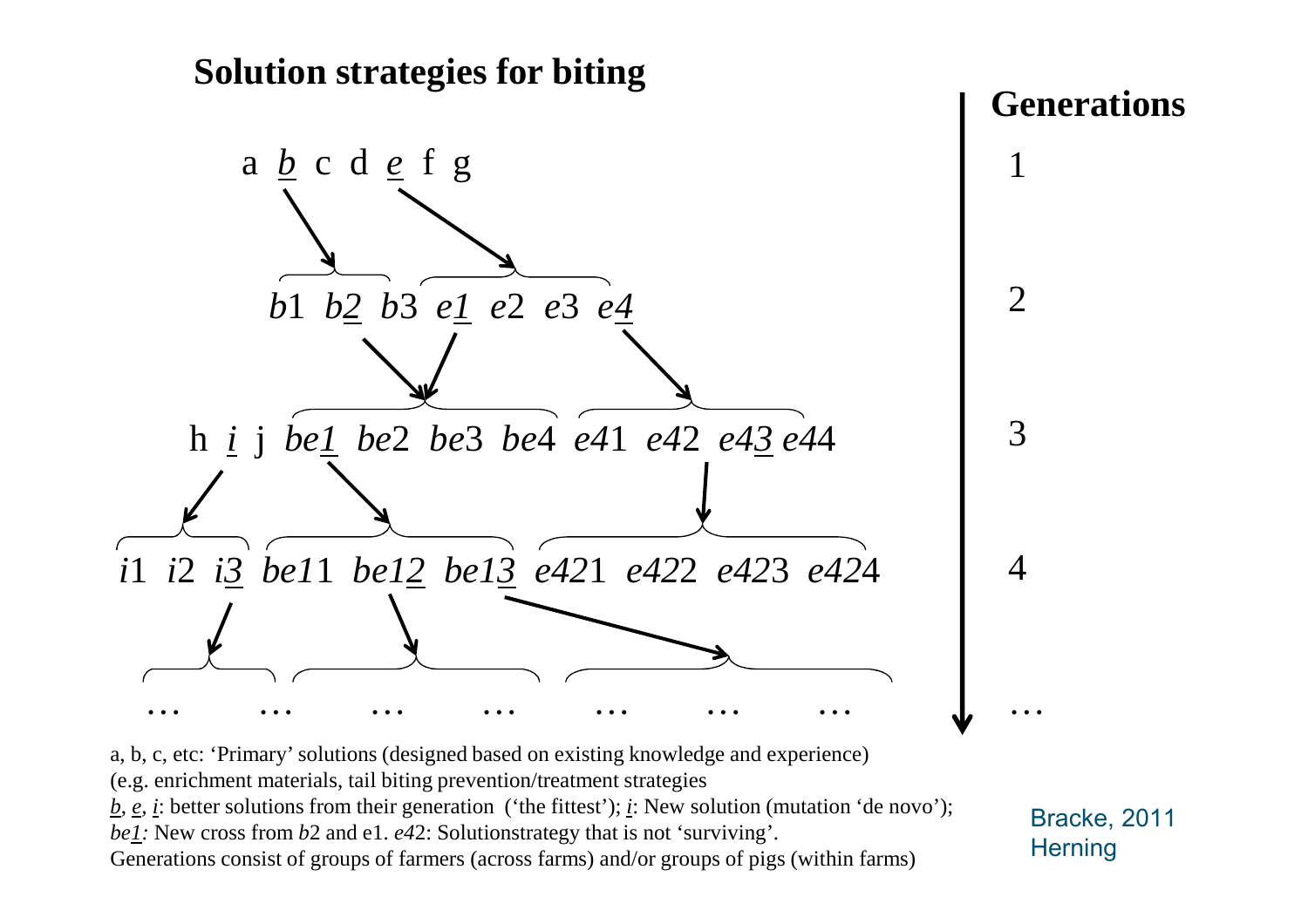### Evolution of an enrichment material

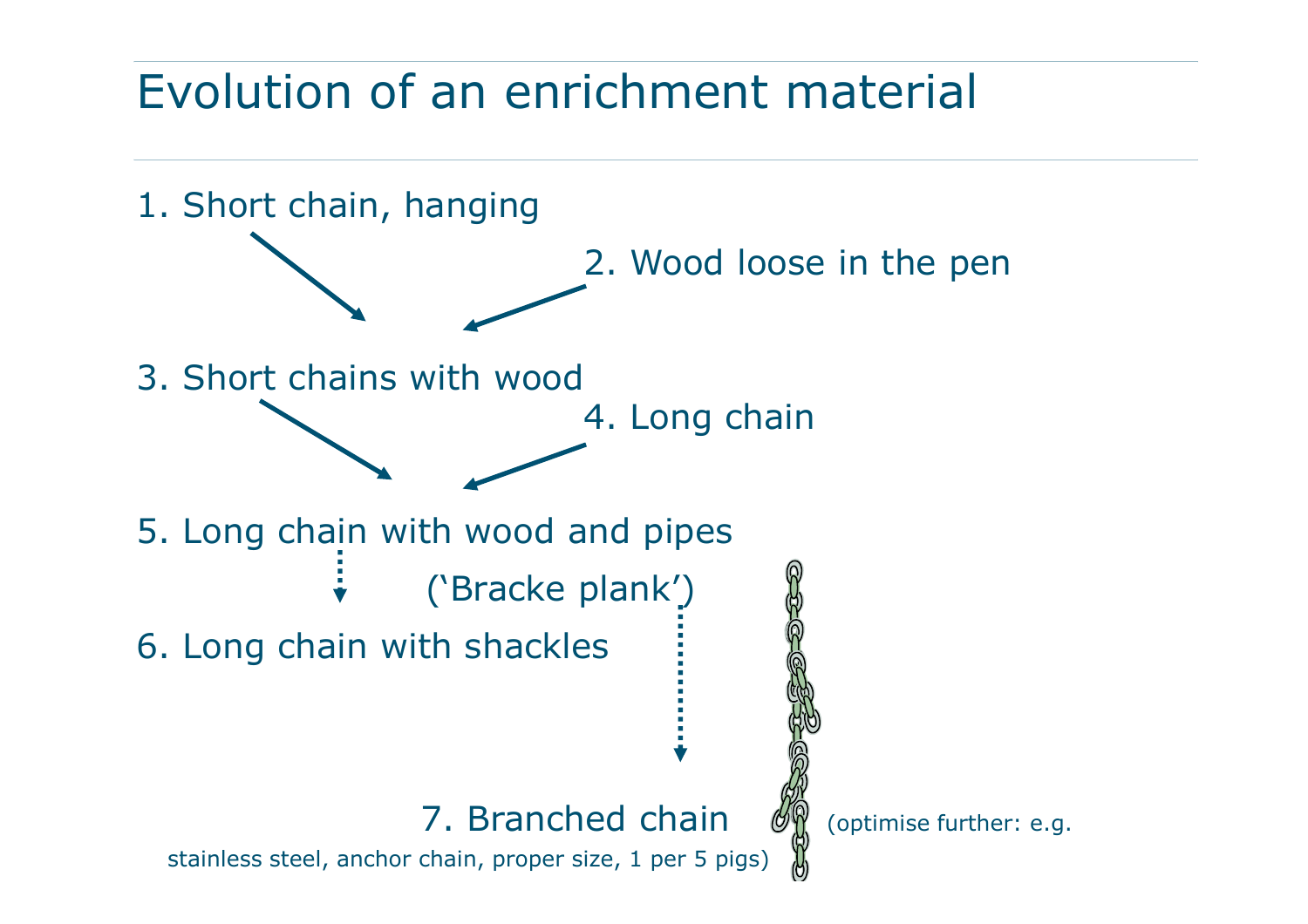### Proper enrichment: From Review to preview

- EC Directive should improve pig welfare (it didn't)
- Balls & pipes < short chain =>
- Minimum standard: optimised, **branched chain**
- **AMI**-sensors can be used to confirm interaction (and/or Behaviour/ RICHPIG / expert opinion)
- Ideally: Intact tails
- Intelligent Natural Design (IND) : select 4 welfare
	- EC directive: proper enrichment, but also
		- No routine tail docking
		- Plentiful straw when biting
		- Slaughterhouse reward longer/intact tails